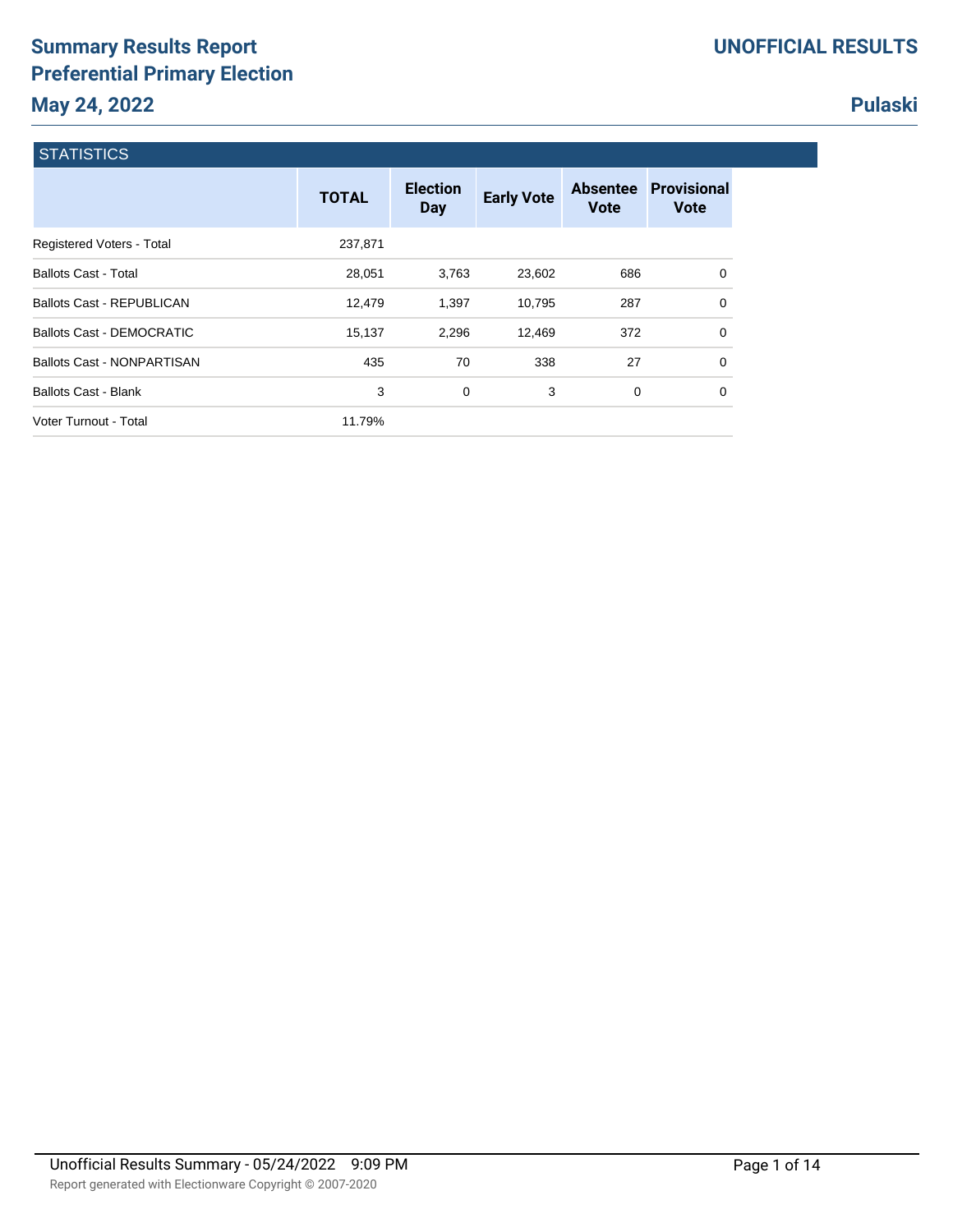#### **REP U.S. Senate**

Vote For 1

|                         | <b>TOTAL</b> | VOTE %   | <b>Election</b><br><b>Day</b> | <b>Early Vote</b> | <b>Absentee</b><br><b>Vote</b> | <b>Provisional</b><br><b>Vote</b> |
|-------------------------|--------------|----------|-------------------------------|-------------------|--------------------------------|-----------------------------------|
| Senator John Boozman    | 7,426        | 59.51%   | 763                           | 6,459             | 204                            | 0                                 |
| <b>Heath Loftis</b>     | 266          | 2.13%    | 41                            | 220               | 5                              | 0                                 |
| Jake Bequette           | 3,244        | 26.00%   | 352                           | 2,844             | 48                             | 0                                 |
| Jan Morgan              | 1,412        | 11.32%   | 224                           | 1,163             | 25                             | 0                                 |
| <b>Total Votes Cast</b> | 12,348       | 98.95%   | 1,380                         | 10,686            | 282                            | $\overline{0}$                    |
| Overvotes               | 0            | $0.00\%$ | $\mathbf 0$                   | 0                 | $\mathbf 0$                    | 0                                 |
| Undervotes              | 131          | 1.05%    | 17                            | 109               | 5                              | 0                                 |
| <b>Contest Totals</b>   | 12,479       | 100.00%  | 1,397                         | 10,795            | 287                            | 0                                 |

## **REP U.S. Congress District 1**

Vote For 1

|                             | <b>TOTAL</b>   | VOTE %   | <b>Election</b><br><b>Day</b> | <b>Early Vote</b> | <b>Absentee</b><br><b>Vote</b> | <b>Provisional</b><br><b>Vote</b> |
|-----------------------------|----------------|----------|-------------------------------|-------------------|--------------------------------|-----------------------------------|
| Representative Brandt Smith | 17             | 15.04%   | 9                             | 8                 | 0                              | $\Omega$                          |
| Congressman Rick Crawford   | 73             | 64.60%   | 17                            | 56                | 0                              | $\Omega$                          |
| Jody Shackelford            | 16             | 14.16%   | 3                             | 13                | $\mathbf 0$                    | 0                                 |
| <b>Total Votes Cast</b>     | 106            | 93.81%   | 29                            | 77                | $\Omega$                       | $\Omega$                          |
| Overvotes                   | 0              | $0.00\%$ | 0                             | $\mathbf 0$       | $\mathbf 0$                    | 0                                 |
| Undervotes                  | $\overline{7}$ | 6.19%    | 3                             | 4                 | $\Omega$                       | $\Omega$                          |
| <b>Contest Totals</b>       | 113            | 100.00%  | 32                            | 81                | 0                              | $\Omega$                          |

# **REP U.S. Congress District 2**

|                         | <b>TOTAL</b> | VOTE %  | <b>Election</b><br><b>Day</b> | <b>Early Vote</b> | <b>Absentee</b><br><b>Vote</b> | <b>Provisional</b><br><b>Vote</b> |
|-------------------------|--------------|---------|-------------------------------|-------------------|--------------------------------|-----------------------------------|
| Congressman French Hill | 8,017        | 66.08%  | 767                           | 7,043             | 207                            | 0                                 |
| Conrad Reynolds         | 3,901        | 32.15%  | 565                           | 3,274             | 62                             | 0                                 |
| <b>Total Votes Cast</b> | 11,918       | 98.23%  | 1,332                         | 10,317            | 269                            | $\mathbf{0}$                      |
| Overvotes               | 1            | 0.01%   | $\mathbf{1}$                  | $\mathbf 0$       | 0                              | $\Omega$                          |
| <b>Undervotes</b>       | 214          | 1.76%   | 32                            | 174               | 8                              | $\Omega$                          |
| <b>Contest Totals</b>   | 12,133       | 100.00% | 1,365                         | 10,491            | 277                            | $\mathbf 0$                       |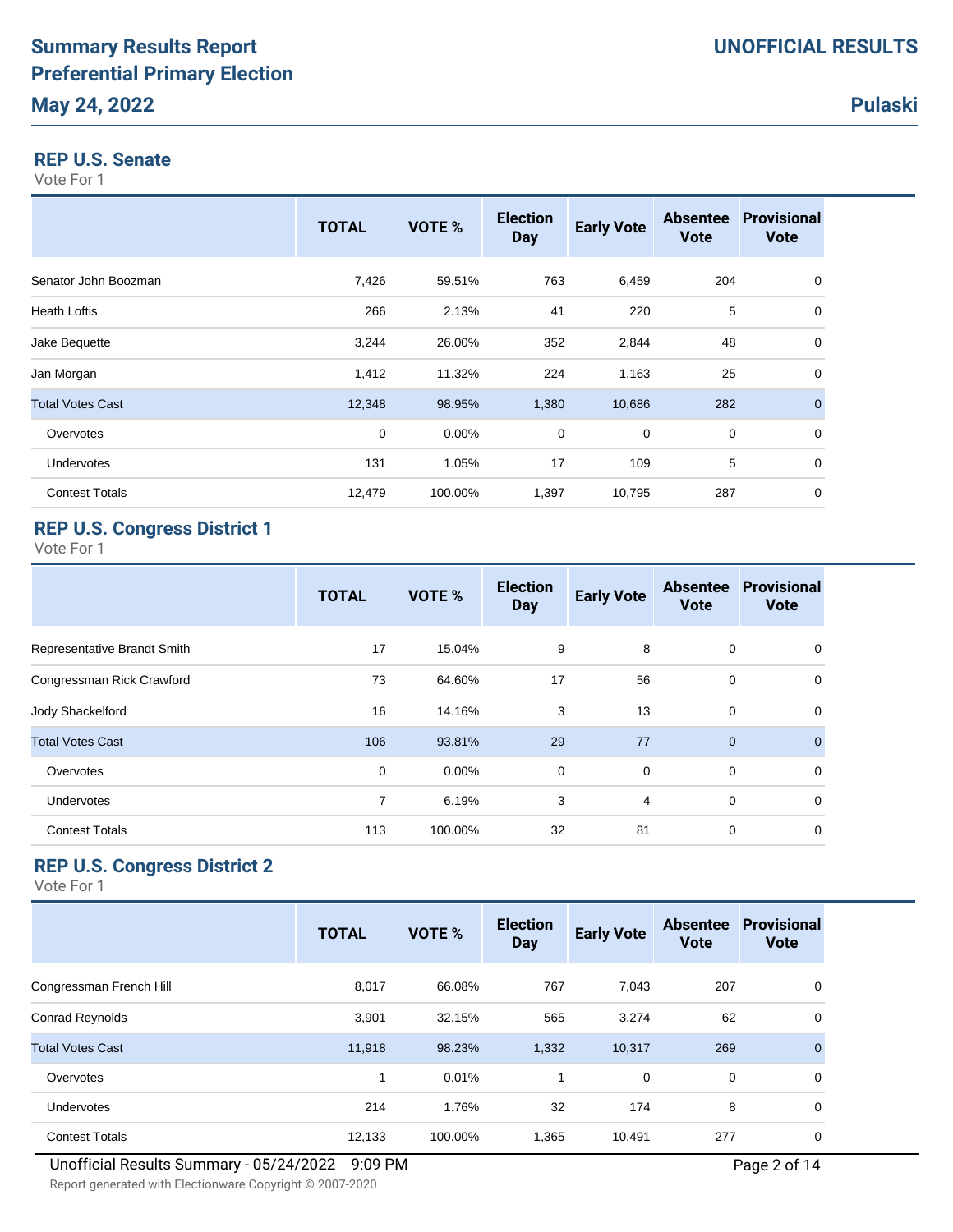#### **REP Governor**

Vote For 1

|                         | <b>TOTAL</b> | VOTE %  | <b>Election</b><br><b>Day</b> | <b>Early Vote</b> | <b>Vote</b> | <b>Absentee Provisional</b><br><b>Vote</b> |
|-------------------------|--------------|---------|-------------------------------|-------------------|-------------|--------------------------------------------|
| Francis "Doc" Washburn  | 2,926        | 23.45%  | 422                           | 2,460             | 44          | 0                                          |
| Sarah Huckabee Sanders  | 9,210        | 73.80%  | 946                           | 8,030             | 234         | 0                                          |
| <b>Total Votes Cast</b> | 12,136       | 97.25%  | 1,368                         | 10,490            | 278         | $\mathbf{0}$                               |
| Overvotes               | 1            | 0.01%   |                               | 0                 | 0           | 0                                          |
| <b>Undervotes</b>       | 342          | 2.74%   | 28                            | 305               | 9           | 0                                          |
| <b>Contest Totals</b>   | 12,479       | 100.00% | 1,397                         | 10,795            | 287         | 0                                          |
|                         |              |         |                               |                   |             |                                            |

## **REP Lieutenant Governor**

|                                  | <b>TOTAL</b> | VOTE %  | <b>Election</b><br><b>Day</b> | <b>Early Vote</b> | <b>Absentee</b><br><b>Vote</b> | <b>Provisional</b><br><b>Vote</b> |
|----------------------------------|--------------|---------|-------------------------------|-------------------|--------------------------------|-----------------------------------|
| Judge Joseph Wood                | 953          | 7.64%   | 130                           | 809               | 14                             | $\mathbf 0$                       |
| <b>Chris Bequette</b>            | 647          | 5.18%   | 77                            | 553               | 17                             | 0                                 |
| Senator Jason Rapert             | 1,636        | 13.11%  | 194                           | 1,412             | 30                             | 0                                 |
| Doyle Webb                       | 935          | 7.49%   | 108                           | 809               | 18                             | 0                                 |
| Greg Bledsoe                     | 2,219        | 17.78%  | 214                           | 1,965             | 40                             | 0                                 |
| Attorney General Leslie Rutledge | 5,858        | 46.94%  | 645                           | 5,055             | 158                            | 0                                 |
| <b>Total Votes Cast</b>          | 12,248       | 98.15%  | 1,368                         | 10,603            | 277                            | $\mathbf 0$                       |
| Overvotes                        | 1            | 0.01%   | 1                             | 0                 | 0                              | $\mathbf 0$                       |
| <b>Undervotes</b>                | 230          | 1.84%   | 28                            | 192               | 10                             | 0                                 |
| <b>Contest Totals</b>            | 12,479       | 100.00% | 1,397                         | 10,795            | 287                            | 0                                 |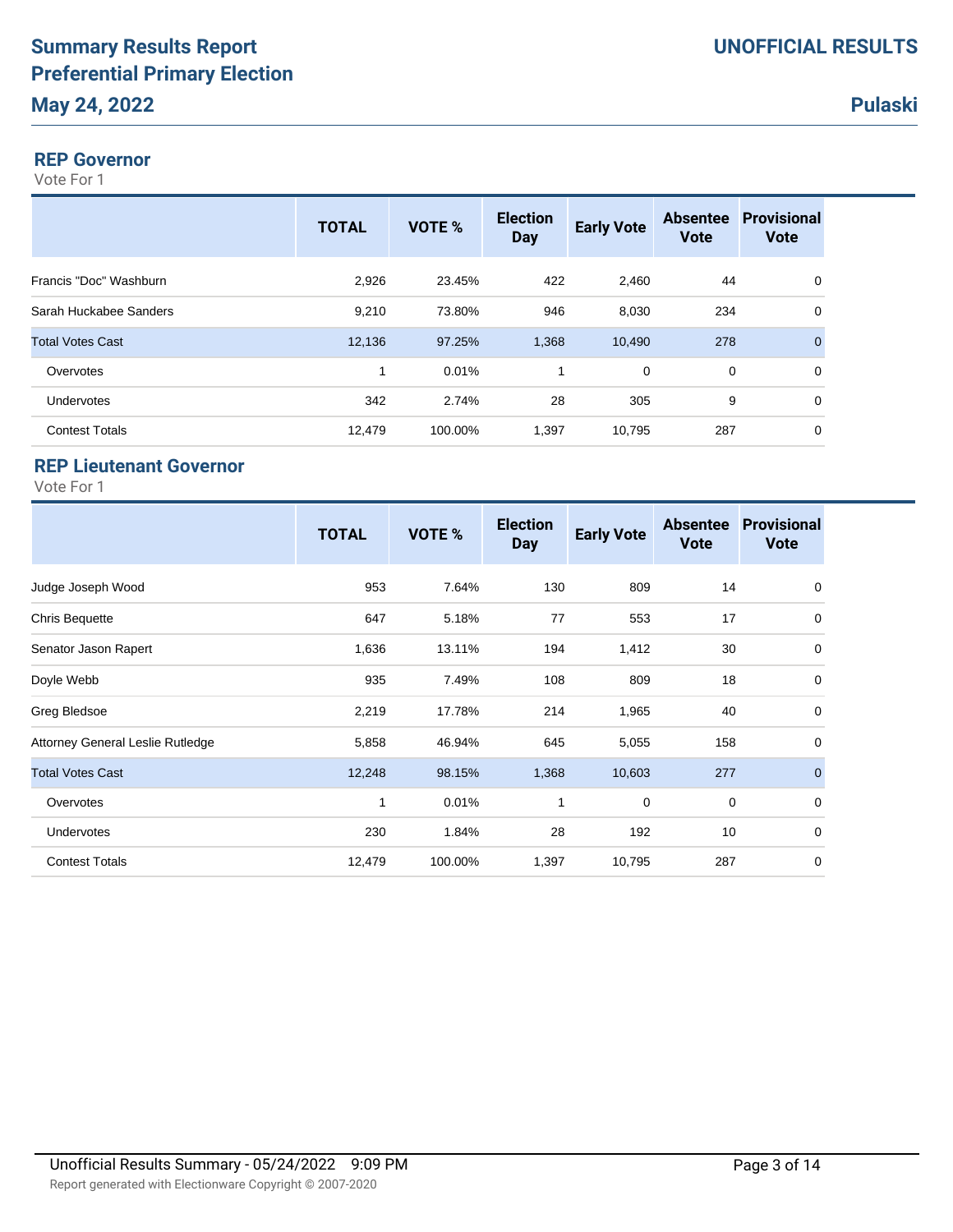#### **REP Attorney General**

Vote For 1

| <b>TOTAL</b> | VOTE %  | <b>Election</b><br><b>Day</b> | <b>Early Vote</b> | <b>Absentee</b><br><b>Vote</b> | <b>Provisional</b><br><b>Vote</b> |
|--------------|---------|-------------------------------|-------------------|--------------------------------|-----------------------------------|
| 10.564       | 84.65%  | 1,124                         | 9,186             | 254                            | 0                                 |
| 1,670        | 13.38%  | 242                           | 1,400             | 28                             | $\mathbf 0$                       |
| 12,234       | 98.04%  | 1,366                         | 10,586            | 282                            | $\mathbf{0}$                      |
| 1            | 0.01%   | 1                             | 0                 |                                | 0                                 |
| 244          | 1.96%   | 30                            | 209               |                                | $\Omega$                          |
| 12,479       | 100.00% | 1,397                         | 10,795            | 287                            | 0                                 |
|              |         |                               |                   |                                | 0<br>5                            |

# **REP Secretary of State**

Vote For 1

|                                  | <b>TOTAL</b> | VOTE %  | <b>Election</b><br><b>Day</b> | <b>Early Vote</b> | <b>Vote</b> | <b>Absentee Provisional</b><br><b>Vote</b> |
|----------------------------------|--------------|---------|-------------------------------|-------------------|-------------|--------------------------------------------|
| Secretary of State John Thurston | 8,730        | 69.96%  | 942                           | 7,576             | 212         | 0                                          |
| Eddie Joe Williams               | 3,208        | 25.71%  | 388                           | 2,755             | 65          | 0                                          |
| <b>Total Votes Cast</b>          | 11,938       | 95.66%  | 1,330                         | 10,331            | 277         | $\mathbf{0}$                               |
| Overvotes                        | 0            | 0.00%   | $\mathbf 0$                   | $\mathbf 0$       | 0           | $\Omega$                                   |
| <b>Undervotes</b>                | 541          | 4.34%   | 67                            | 464               | 10          | 0                                          |
| <b>Contest Totals</b>            | 12,479       | 100.00% | 1,397                         | 10,795            | 287         | 0                                          |

# **REP State Treasurer**

|                                  | <b>TOTAL</b> | <b>VOTE %</b> | <b>Election</b><br><b>Day</b> | <b>Early Vote</b> | <b>Absentee</b><br><b>Vote</b> | <b>Provisional</b><br><b>Vote</b> |
|----------------------------------|--------------|---------------|-------------------------------|-------------------|--------------------------------|-----------------------------------|
| Senator Mathew W. Pitsch         | 4,490        | 35.98%        | 418                           | 3,950             | 122                            | 0                                 |
| State Representative Mark Lowery | 7,021        | 56.26%        | 874                           | 6,004             | 143                            | 0                                 |
| <b>Total Votes Cast</b>          | 11,511       | 92.24%        | 1,292                         | 9,954             | 265                            | $\mathbf{0}$                      |
| Overvotes                        | $\mathbf 0$  | $0.00\%$      | 0                             | $\mathbf 0$       | $\mathbf 0$                    | $\Omega$                          |
| <b>Undervotes</b>                | 968          | 7.76%         | 105                           | 841               | 22                             | 0                                 |
| <b>Contest Totals</b>            | 12,479       | 100.00%       | 1,397                         | 10,795            | 287                            | 0                                 |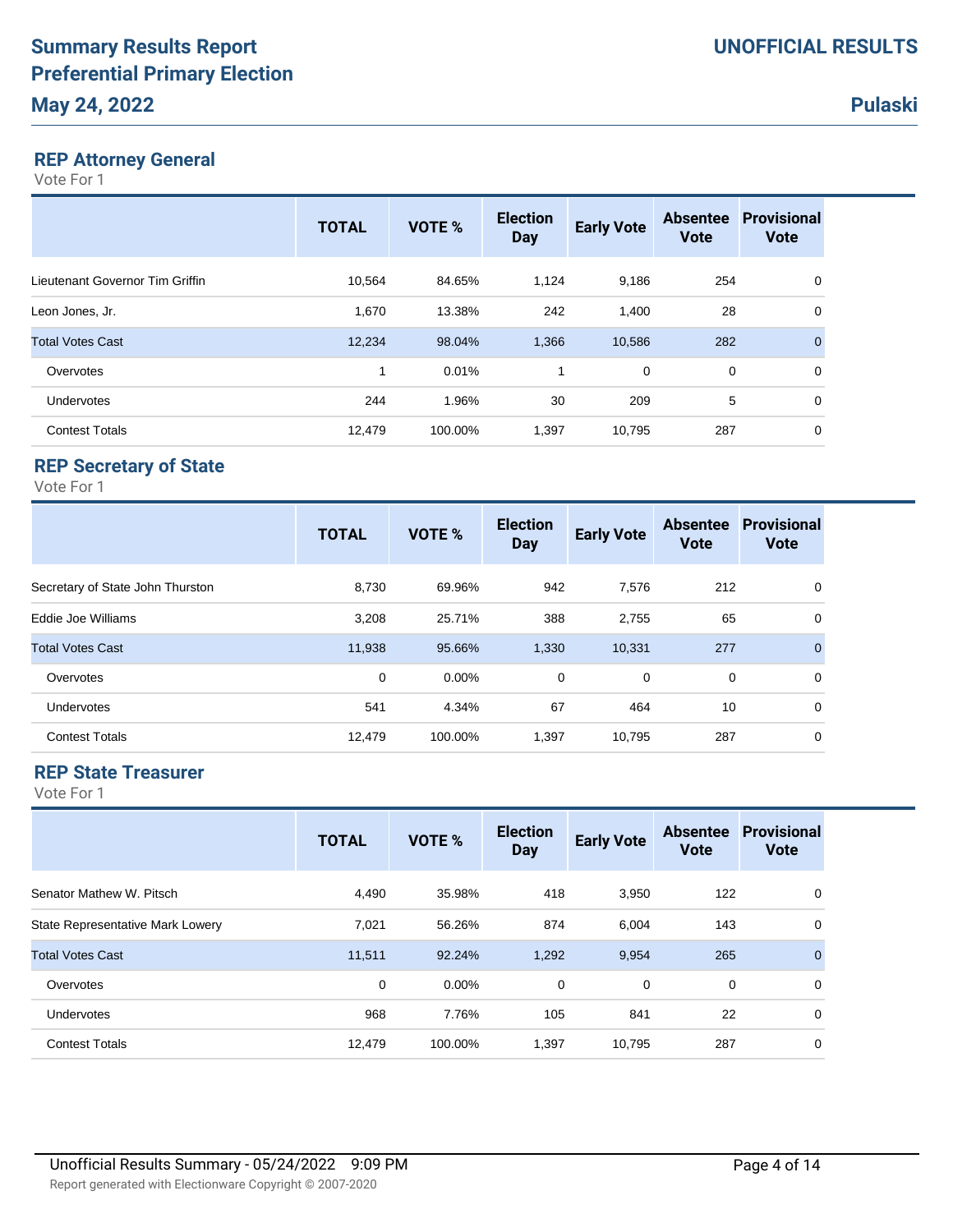### **REP State Senate District 17**

Vote For 1

|                              | <b>TOTAL</b> | <b>VOTE %</b> | <b>Election</b><br><b>Day</b> | <b>Early Vote</b> | <b>Absentee</b><br><b>Vote</b> | <b>Provisional</b><br><b>Vote</b> |
|------------------------------|--------------|---------------|-------------------------------|-------------------|--------------------------------|-----------------------------------|
| Senator Mark Johnson         | 448          | 67.17%        | 0                             | 433               | 15                             | 0                                 |
| Representative Spencer Hawks | 163          | 24.44%        | $\mathbf 0$                   | 159               | 4                              | 0                                 |
| <b>Total Votes Cast</b>      | 611          | 91.60%        | $\mathbf{0}$                  | 592               | 19                             | $\mathbf 0$                       |
| Overvotes                    | 0            | $0.00\%$      | $\mathbf 0$                   | 0                 | $\mathbf 0$                    | $\mathbf 0$                       |
| Undervotes                   | 56           | 8.40%         | 0                             | 56                | 0                              | $\mathbf 0$                       |
| <b>Contest Totals</b>        | 667          | 100.00%       | 0                             | 648               | 19                             | 0                                 |

# **REP State Representative District 71**

Vote For 1

|                         | <b>TOTAL</b> | VOTE %   | <b>Election</b><br><b>Day</b> | <b>Early Vote</b> | <b>Absentee</b><br><b>Vote</b> | <b>Provisional</b><br><b>Vote</b> |
|-------------------------|--------------|----------|-------------------------------|-------------------|--------------------------------|-----------------------------------|
| <b>Brandon Achor</b>    | 1,093        | 72.19%   | 36                            | 1,044             | 13                             | 0                                 |
| Wes Booker              | 343          | 22.66%   | 20                            | 322               | 1                              | $\mathbf 0$                       |
| <b>Total Votes Cast</b> | 1,436        | 94.85%   | 56                            | 1,366             | 14                             | $\mathbf{0}$                      |
| Overvotes               | 0            | $0.00\%$ | $\mathbf 0$                   | $\mathbf 0$       | 0                              | $\mathbf 0$                       |
| <b>Undervotes</b>       | 78           | 5.15%    | 5                             | 71                | $\overline{2}$                 | $\mathbf 0$                       |
| <b>Contest Totals</b>   | 1,514        | 100.00%  | 61                            | 1,437             | 16                             | 0                                 |

## **REP State Representative District 73**

|                         | <b>TOTAL</b> | <b>VOTE %</b> | <b>Election</b><br><b>Day</b> | <b>Early Vote</b> | <b>Vote</b> | <b>Absentee Provisional</b><br><b>Vote</b> |
|-------------------------|--------------|---------------|-------------------------------|-------------------|-------------|--------------------------------------------|
| <b>Robert Steinbuch</b> | 655          | 40.38%        | $\mathbf 0$                   | 639               | 16          | 0                                          |
| Jon Wickliffe           | 820          | 50.55%        | 0                             | 804               | 16          | 0                                          |
| <b>Total Votes Cast</b> | 1,475        | 90.94%        | $\mathbf{0}$                  | 1,443             | 32          | $\mathbf{0}$                               |
| Overvotes               | 0            | 0.00%         | 0                             | 0                 | $\mathbf 0$ | 0                                          |
| <b>Undervotes</b>       | 147          | 9.06%         | 0                             | 146               | 1           | 0                                          |
| <b>Contest Totals</b>   | 1,622        | 100.00%       | 0                             | 1,589             | 33          | 0                                          |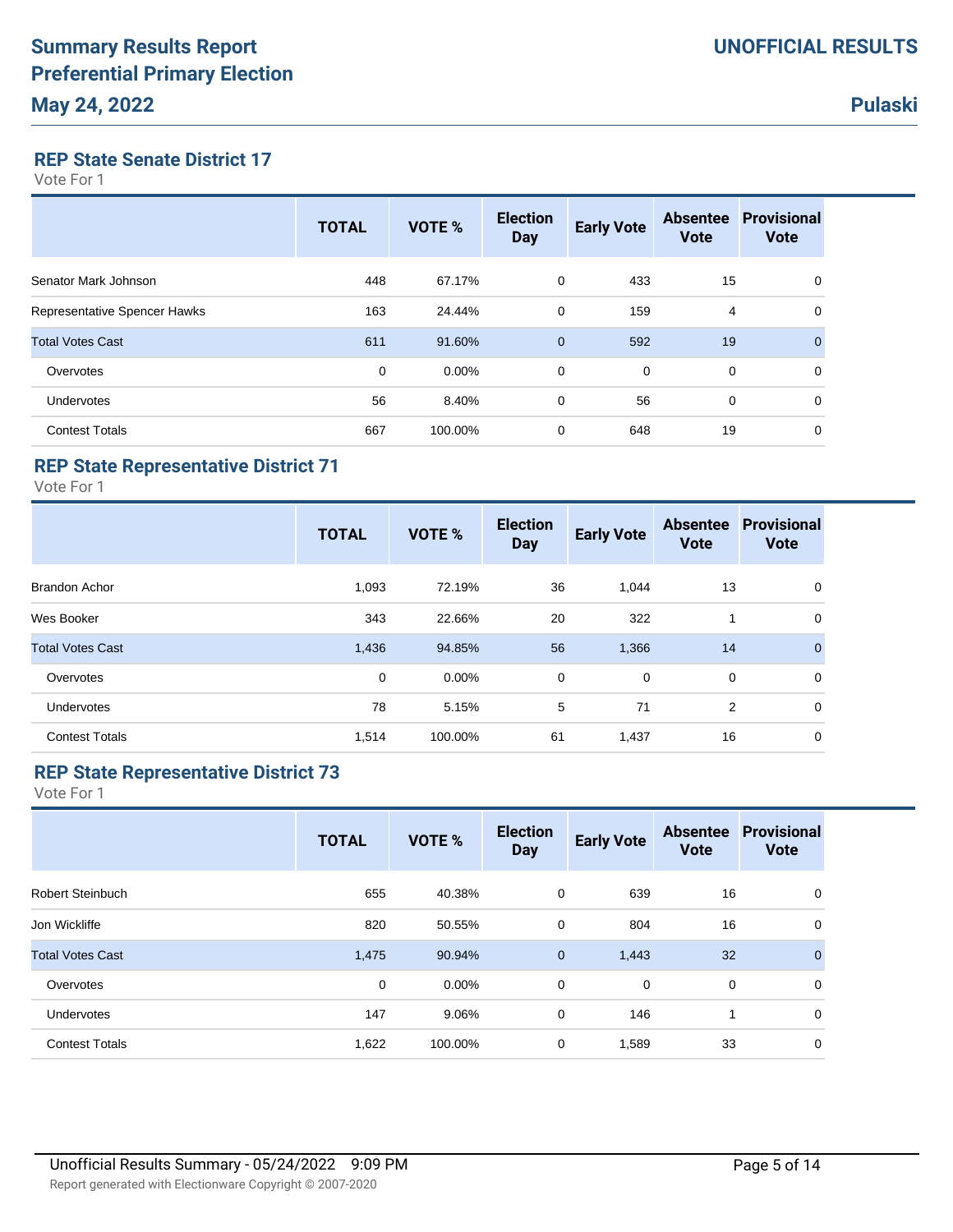# **REP Pulaski County Sheriff**

Vote For 1

|                         | <b>TOTAL</b> | <b>VOTE %</b> | <b>Election</b><br><b>Day</b> | <b>Early Vote</b> | <b>Absentee</b><br><b>Vote</b> | Provisional<br><b>Vote</b> |
|-------------------------|--------------|---------------|-------------------------------|-------------------|--------------------------------|----------------------------|
| Calvin Grogan           | 4,763        | 38.17%        | 519                           | 4,120             | 124                            | 0                          |
| Paul "Blue" Keller      | 5,833        | 46.74%        | 660                           | 5,058             | 115                            | 0                          |
| <b>Total Votes Cast</b> | 10,596       | 84.91%        | 1,179                         | 9,178             | 239                            | $\mathbf{0}$               |
| Overvotes               | $\mathbf 0$  | $0.00\%$      | $\mathbf 0$                   | 0                 | 0                              | 0                          |
| <b>Undervotes</b>       | 1,883        | 15.09%        | 218                           | 1,617             | 48                             | 0                          |
| <b>Contest Totals</b>   | 12,479       | 100.00%       | 1,397                         | 10,795            | 287                            | 0                          |

# **REP Constable Hill Township**

Vote For 1

|                         | <b>TOTAL</b> | VOTE %  | <b>Election</b><br><b>Day</b> | <b>Early Vote</b> | <b>Absentee</b><br><b>Vote</b> | <b>Provisional</b><br><b>Vote</b> |
|-------------------------|--------------|---------|-------------------------------|-------------------|--------------------------------|-----------------------------------|
| Wayne Ball              | 1,229        | 19.99%  | 234                           | 961               | 34                             | 0                                 |
| <b>Tom Scruggs</b>      | 874          | 14.22%  | 157                           | 705               | 12                             | 0                                 |
| <b>Buster Lackey</b>    | 972          | 15.81%  | 217                           | 741               | 14                             | 0                                 |
| <b>Chris Powell</b>     | 1,802        | 29.32%  | 320                           | 1,459             | 23                             | $\mathbf 0$                       |
| <b>Total Votes Cast</b> | 4,877        | 79.34%  | 928                           | 3,866             | 83                             | $\mathbf 0$                       |
| Overvotes               | 0            | 0.00%   | 0                             | 0                 | 0                              | 0                                 |
| <b>Undervotes</b>       | 1,270        | 20.66%  | 267                           | 969               | 34                             | 0                                 |
| <b>Contest Totals</b>   | 6,147        | 100.00% | 1,195                         | 4,835             | 117                            | 0                                 |

# **REP Justice of the Peace District 1**

|                         | <b>TOTAL</b> | <b>VOTE %</b> | <b>Election</b><br><b>Day</b> | <b>Early Vote</b> | <b>Absentee</b><br><b>Vote</b> | <b>Provisional</b><br><b>Vote</b> |
|-------------------------|--------------|---------------|-------------------------------|-------------------|--------------------------------|-----------------------------------|
| Deb Crow                | 285          | 23.63%        | 0                             | 280               | 5                              | 0                                 |
| Rebekah L. Davis        | 434          | 35.99%        | 0                             | 424               | 10                             | $\Omega$                          |
| Drew Alan Baker         | 306          | 25.37%        | 0                             | 299               | $\overline{7}$                 | 0                                 |
| <b>Total Votes Cast</b> | 1,025        | 84.99%        | $\overline{0}$                | 1,003             | 22                             | $\mathbf{0}$                      |
| Overvotes               | $\mathbf 0$  | $0.00\%$      | 0                             | $\mathbf 0$       | $\mathbf 0$                    | 0                                 |
| Undervotes              | 181          | 15.01%        | 0                             | 180               |                                | 0                                 |
| <b>Contest Totals</b>   | 1,206        | 100.00%       | 0                             | 1,183             | 23                             | 0                                 |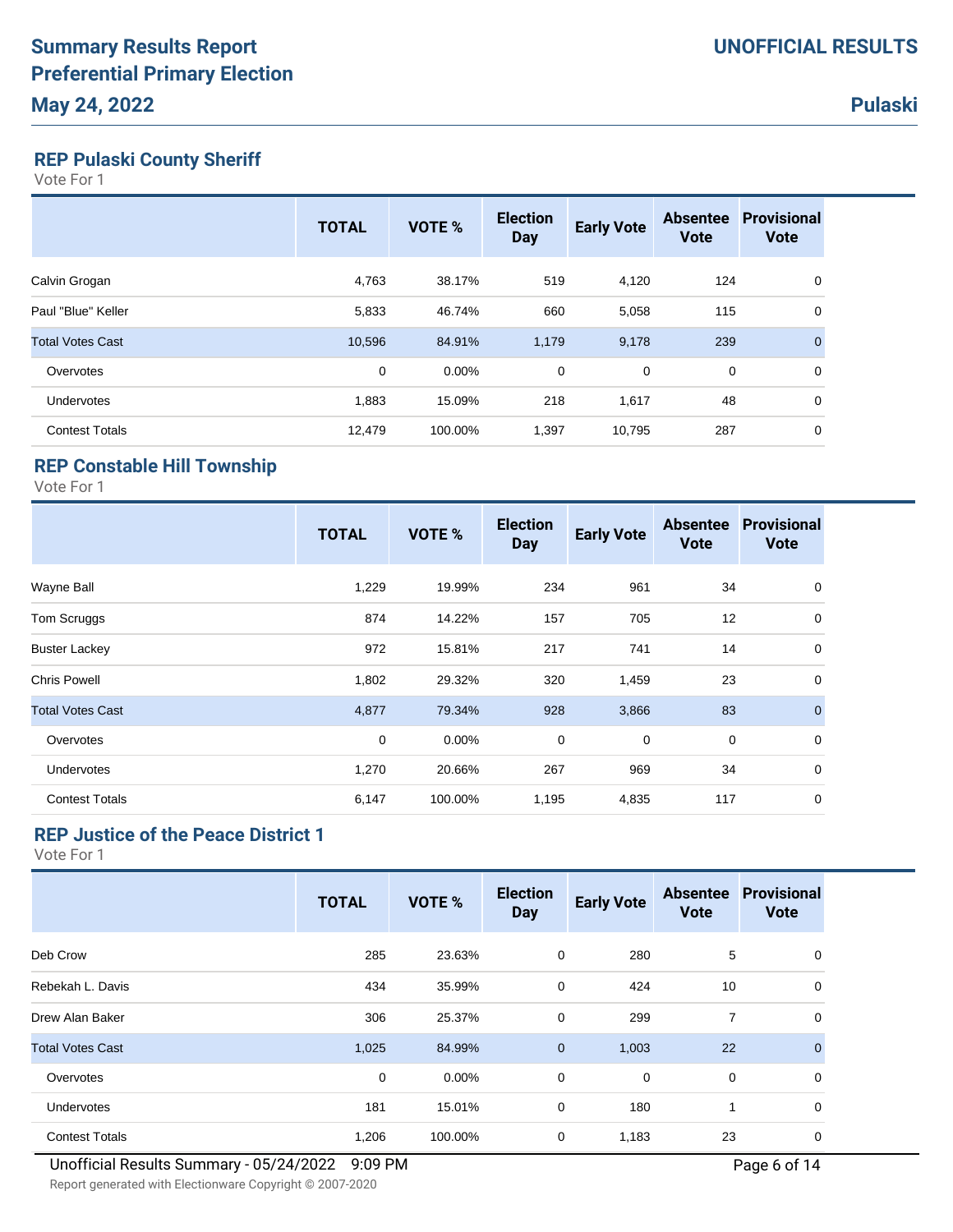**REP Justice of the Peace District 2**

Vote For 1

|                         | <b>TOTAL</b> | <b>VOTE %</b> | <b>Election</b><br><b>Day</b> | <b>Early Vote</b> | <b>Absentee</b><br><b>Vote</b> | <b>Provisional</b><br><b>Vote</b> |
|-------------------------|--------------|---------------|-------------------------------|-------------------|--------------------------------|-----------------------------------|
| Becky A. McHughes       | 442          | 27.80%        | 0                             | 424               | 18                             | 0                                 |
| Katherine Dudley        | 826          | 51.95%        | 0                             | 813               | 13                             | 0                                 |
| <b>Total Votes Cast</b> | 1,268        | 79.75%        | $\mathbf 0$                   | 1,237             | 31                             | $\mathbf 0$                       |
| Overvotes               | 0            | $0.00\%$      | $\mathbf 0$                   | $\mathbf 0$       | $\mathbf 0$                    | 0                                 |
| Undervotes              | 322          | 20.25%        | $\mathbf 0$                   | 309               | 13                             | 0                                 |
| <b>Contest Totals</b>   | 1,590        | 100.00%       | 0                             | 1,546             | 44                             | 0                                 |

## **REP Justice of the Peace District 3**

Vote For 1

|                         | <b>TOTAL</b> | VOTE %   | <b>Election</b><br><b>Day</b> | <b>Early Vote</b> | <b>Absentee</b><br><b>Vote</b> | <b>Provisional</b><br><b>Vote</b> |
|-------------------------|--------------|----------|-------------------------------|-------------------|--------------------------------|-----------------------------------|
| Reed Martin             | 459          | 31.68%   | 0                             | 449               | 10                             | 0                                 |
| Lorri Justice           | 725          | 50.03%   | 0                             | 714               | 11                             | 0                                 |
| <b>Total Votes Cast</b> | 1,184        | 81.71%   | $\mathbf 0$                   | 1,163             | 21                             | $\mathbf{0}$                      |
| Overvotes               | 0            | $0.00\%$ | 0                             | 0                 | 0                              | 0                                 |
| <b>Undervotes</b>       | 265          | 18.29%   | 0                             | 261               | 4                              | 0                                 |
| <b>Contest Totals</b>   | 1,449        | 100.00%  | $\mathbf 0$                   | 1,424             | 25                             | 0                                 |

### **REP Republican Unopposed Candidates**

|                             | <b>TOTAL</b> | <b>VOTE %</b> | <b>Election</b><br><b>Day</b> | <b>Early Vote</b> | <b>Vote</b> | <b>Absentee Provisional</b><br><b>Vote</b> |
|-----------------------------|--------------|---------------|-------------------------------|-------------------|-------------|--------------------------------------------|
| <b>Unopposed Candidates</b> | 7,586        | 60.79%        | 1.030                         | 6,323             | 233         | 0                                          |
| <b>Total Votes Cast</b>     | 7,586        | 60.79%        | 1,030                         | 6,323             | 233         | $\mathbf{0}$                               |
| Overvotes                   | 0            | $0.00\%$      | 0                             | $\mathbf 0$       | 0           | 0                                          |
| Undervotes                  | 4,893        | 39.21%        | 367                           | 4,472             | 54          | $\mathbf 0$                                |
| <b>Contest Totals</b>       | 12,479       | 100.00%       | 1,397                         | 10,795            | 287         | 0                                          |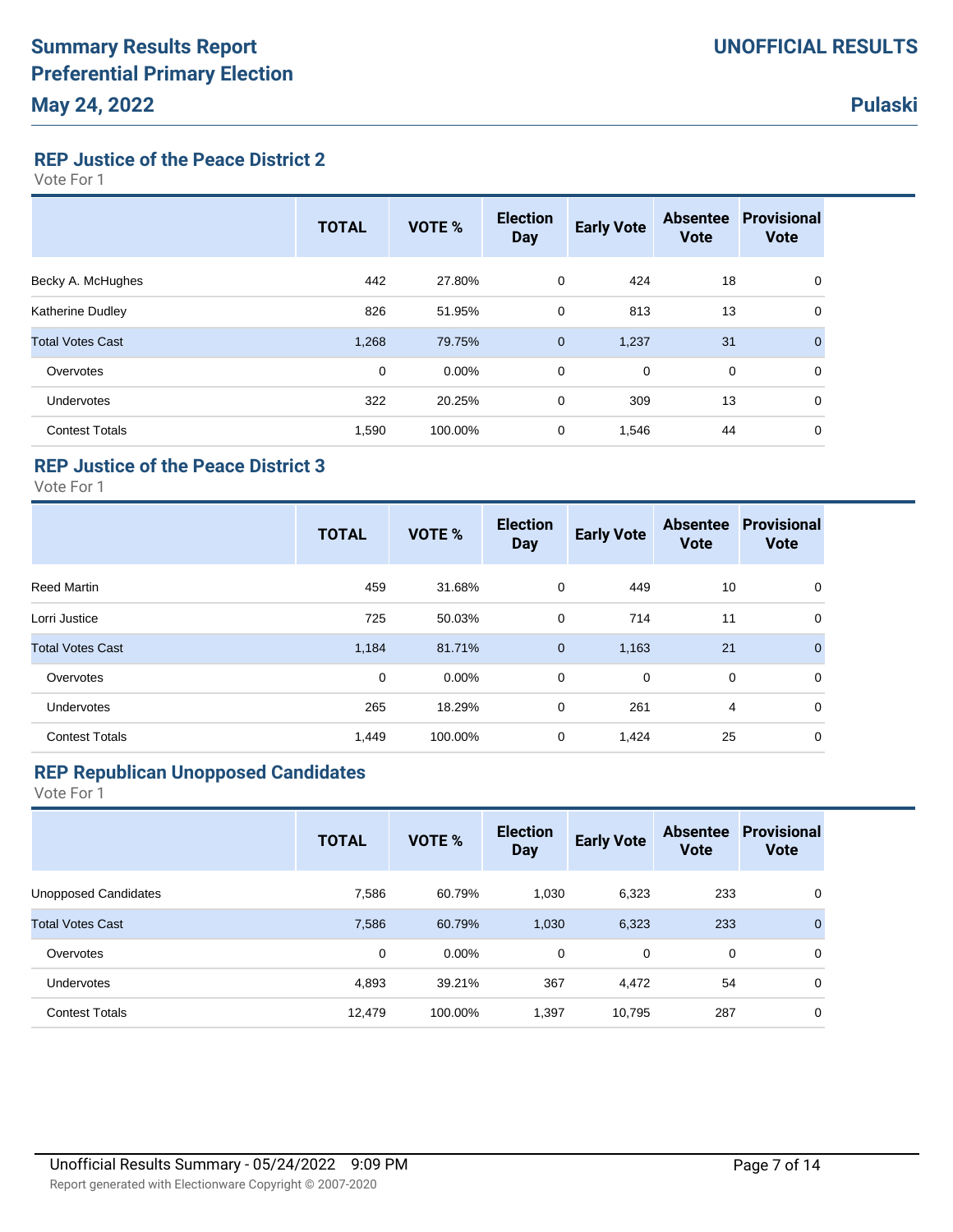#### **DEM U.S. Senate**

Vote For 1

|                         | <b>TOTAL</b> | VOTE %  | <b>Election</b><br><b>Day</b> | <b>Early Vote</b> | <b>Absentee</b><br><b>Vote</b> | <b>Provisional</b><br><b>Vote</b> |
|-------------------------|--------------|---------|-------------------------------|-------------------|--------------------------------|-----------------------------------|
| Dan Whitfield           | 3,496        | 23.10%  | 561                           | 2,808             | 127                            | 0                                 |
| Jack E Foster           | 1,265        | 8.36%   | 162                           | 1,086             | 17                             | $\mathbf 0$                       |
| Natalie James           | 9,583        | 63.31%  | 1,445                         | 7,932             | 206                            | 0                                 |
| <b>Total Votes Cast</b> | 14,344       | 94.76%  | 2,168                         | 11,826            | 350                            | $\Omega$                          |
| Overvotes               | 2            | 0.01%   | $\overline{2}$                | 0                 | 0                              | 0                                 |
| <b>Undervotes</b>       | 791          | 5.23%   | 126                           | 643               | 22                             | $\mathbf 0$                       |
| <b>Contest Totals</b>   | 15,137       | 100.00% | 2,296                         | 12,469            | 372                            | 0                                 |

### **DEM Governor**

|                          | <b>TOTAL</b> | VOTE %  | <b>Election</b><br><b>Day</b> | <b>Early Vote</b> | <b>Absentee</b><br><b>Vote</b> | <b>Provisional</b><br><b>Vote</b> |
|--------------------------|--------------|---------|-------------------------------|-------------------|--------------------------------|-----------------------------------|
| Chris Jones              | 12,820       | 84.69%  | 1,867                         | 10,667            | 286                            | 0                                 |
| Jay Martin               | 600          | 3.96%   | 91                            | 480               | 29                             | 0                                 |
| James "Rus" Russell, III | 375          | 2.48%   | 80                            | 276               | 19                             | 0                                 |
| Supha Xayprasith-Mays    | 479          | 3.16%   | 99                            | 368               | 12                             | 0                                 |
| Anthony "Tony" Bland     | 718          | 4.74%   | 142                           | 560               | 16                             | 0                                 |
| <b>Total Votes Cast</b>  | 14,992       | 99.04%  | 2,279                         | 12,351            | 362                            | $\mathbf{0}$                      |
| Overvotes                | 2            | 0.01%   | $\overline{2}$                | $\mathbf 0$       | 0                              | $\mathbf 0$                       |
| <b>Undervotes</b>        | 143          | 0.94%   | 15                            | 118               | 10                             | 0                                 |
| <b>Contest Totals</b>    | 15,137       | 100.00% | 2,296                         | 12,469            | 372                            | 0                                 |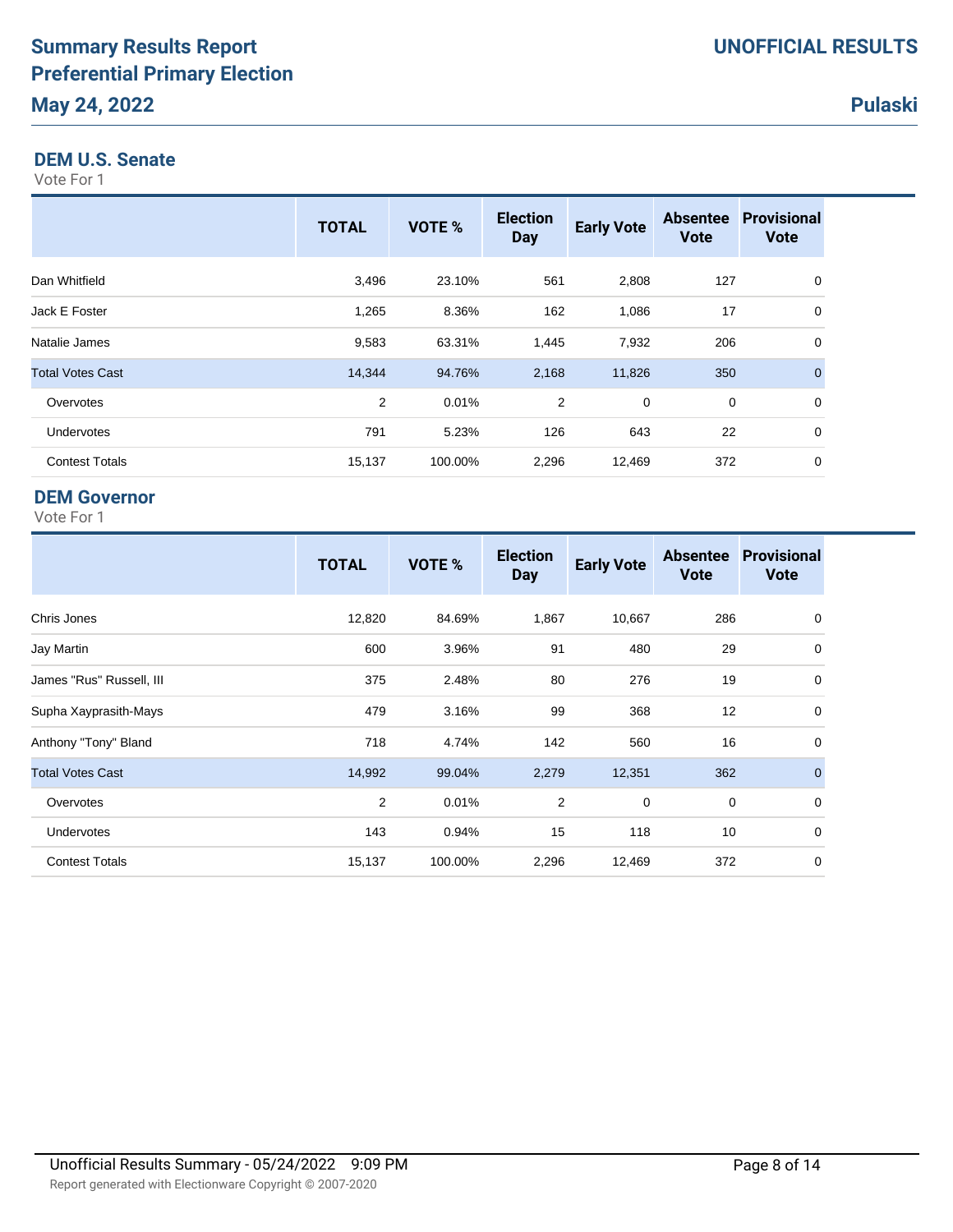## **DEM Secretary of State**

Vote For 1

|                         | <b>TOTAL</b> | <b>VOTE %</b> | <b>Election</b><br><b>Day</b> | <b>Early Vote</b> | <b>Absentee</b><br><b>Vote</b> | <b>Provisional</b><br><b>Vote</b> |
|-------------------------|--------------|---------------|-------------------------------|-------------------|--------------------------------|-----------------------------------|
| Anna Beth Gorman        | 7,803        | 51.55%        | 1,248                         | 6,366             | 189                            | 0                                 |
| Josh Price              | 6,720        | 44.39%        | 947                           | 5,605             | 168                            | 0                                 |
| <b>Total Votes Cast</b> | 14,523       | 95.94%        | 2,195                         | 11,971            | 357                            | $\overline{0}$                    |
| Overvotes               | 0            | $0.00\%$      | 0                             | 0                 | $\mathbf 0$                    | 0                                 |
| <b>Undervotes</b>       | 614          | 4.06%         | 101                           | 498               | 15                             | 0                                 |
| <b>Contest Totals</b>   | 15,137       | 100.00%       | 2,296                         | 12,469            | 372                            | $\mathbf 0$                       |

## **DEM State Representative District 77**

Vote For 1

|                           | <b>TOTAL</b> | VOTE %   | <b>Election</b><br><b>Day</b> | <b>Early Vote</b> | <b>Absentee</b><br><b>Vote</b> | <b>Provisional</b><br><b>Vote</b> |
|---------------------------|--------------|----------|-------------------------------|-------------------|--------------------------------|-----------------------------------|
| <b>Grant Smith</b>        | 198          | 13.07%   | 0                             | 193               | 5                              | 0                                 |
| Representative Fred Allen | 1,251        | 82.57%   | 0                             | 1,211             | 40                             | 0                                 |
| <b>Total Votes Cast</b>   | 1,449        | 95.64%   | $\mathbf{0}$                  | 1,404             | 45                             | $\mathbf{0}$                      |
| Overvotes                 | 0            | $0.00\%$ | $\mathbf 0$                   | 0                 | 0                              | 0                                 |
| <b>Undervotes</b>         | 66           | 4.36%    | 0                             | 64                | 2                              | $\mathbf 0$                       |
| <b>Contest Totals</b>     | 1,515        | 100.00%  | 0                             | 1,468             | 47                             | 0                                 |

### **DEM State Representative District 79**

|                                       | <b>TOTAL</b> | <b>VOTE %</b> | <b>Election</b><br><b>Day</b> | <b>Early Vote</b> | <b>Vote</b> | <b>Absentee Provisional</b><br><b>Vote</b> |
|---------------------------------------|--------------|---------------|-------------------------------|-------------------|-------------|--------------------------------------------|
| Tara Shephard                         | 584          | 60.33%        | 0                             | 577               | 7           | 0                                          |
| Teresa A. Coney, Justice of the Peace | 340          | 35.12%        | 0                             | 331               | 9           | 0                                          |
| <b>Total Votes Cast</b>               | 924          | 95.45%        | $\mathbf{0}$                  | 908               | 16          | $\Omega$                                   |
| Overvotes                             | 0            | $0.00\%$      | $\mathbf 0$                   | 0                 | 0           | $\Omega$                                   |
| <b>Undervotes</b>                     | 44           | 4.55%         | 0                             | 43                | 1           | 0                                          |
| <b>Contest Totals</b>                 | 968          | 100.00%       | 0                             | 951               | 17          | 0                                          |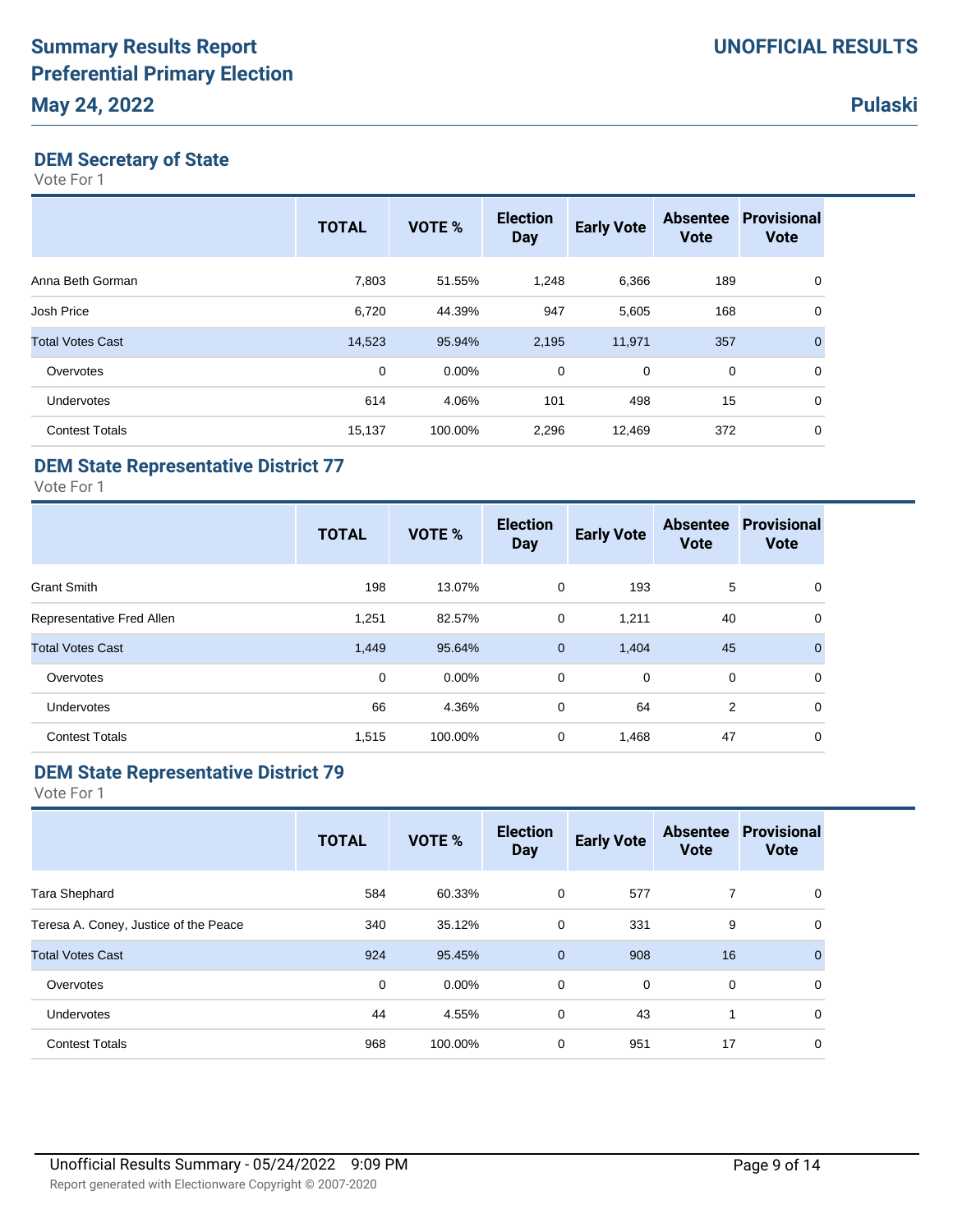**DEM Justice of the Peace District 2**

Vote For 1

|                         | <b>TOTAL</b> | VOTE %   | <b>Election</b><br><b>Day</b> | <b>Early Vote</b> | <b>Absentee</b><br><b>Vote</b> | <b>Provisional</b><br><b>Vote</b> |
|-------------------------|--------------|----------|-------------------------------|-------------------|--------------------------------|-----------------------------------|
| Natalie Capps           | 838          | 69.08%   | 0                             | 813               | 25                             | 0                                 |
| Summer Campbell         | 295          | 24.32%   | 0                             | 290               | 5                              | 0                                 |
| <b>Total Votes Cast</b> | 1,133        | 93.40%   | $\mathbf{0}$                  | 1,103             | 30                             | $\mathbf 0$                       |
| Overvotes               | 0            | $0.00\%$ | 0                             | $\mathbf 0$       | 0                              | 0                                 |
| Undervotes              | 80           | 6.60%    | 0                             | 73                | 7                              | 0                                 |
| <b>Contest Totals</b>   | 1,213        | 100.00%  | 0                             | 1,176             | 37                             | 0                                 |

## **DEM Justice of the Peace District 7**

Vote For 1

|                         | <b>TOTAL</b> | <b>VOTE %</b> | <b>Election</b><br><b>Day</b> | <b>Early Vote</b> | <b>Absentee</b><br><b>Vote</b> | <b>Provisional</b><br><b>Vote</b> |
|-------------------------|--------------|---------------|-------------------------------|-------------------|--------------------------------|-----------------------------------|
| Dianne Curry            | 614          | 62.34%        | 0                             | 599               | 15                             | 0                                 |
| Anna Morshedi           | 340          | 34.52%        | 0                             | 329               | 11                             | 0                                 |
| <b>Total Votes Cast</b> | 954          | 96.85%        | $\mathbf{0}$                  | 928               | 26                             | $\mathbf{0}$                      |
| Overvotes               | 0            | $0.00\%$      | $\mathbf 0$                   | $\mathbf 0$       | $\mathbf 0$                    | 0                                 |
| <b>Undervotes</b>       | 31           | 3.15%         | 0                             | 30                | 1                              | 0                                 |
| <b>Contest Totals</b>   | 985          | 100.00%       | $\mathbf 0$                   | 958               | 27                             | 0                                 |

#### **DEM Democratic Unopposed Candidates**

|                         | <b>TOTAL</b> | VOTE %   | <b>Election</b><br><b>Day</b> | <b>Early Vote</b> | <b>Absentee</b><br><b>Vote</b> | <b>Provisional</b><br><b>Vote</b> |
|-------------------------|--------------|----------|-------------------------------|-------------------|--------------------------------|-----------------------------------|
| Unopposed Candidates    | 8,256        | 54.54%   | 1,807                         | 6,123             | 326                            | 0                                 |
| <b>Total Votes Cast</b> | 8,256        | 54.54%   | 1,807                         | 6,123             | 326                            | $\mathbf{0}$                      |
| Overvotes               | $\mathbf 0$  | $0.00\%$ | 0                             | 0                 | 0                              | 0                                 |
| Undervotes              | 6,881        | 45.46%   | 489                           | 6,346             | 46                             | 0                                 |
| <b>Contest Totals</b>   | 15,137       | 100.00%  | 2,296                         | 12,469            | 372                            | 0                                 |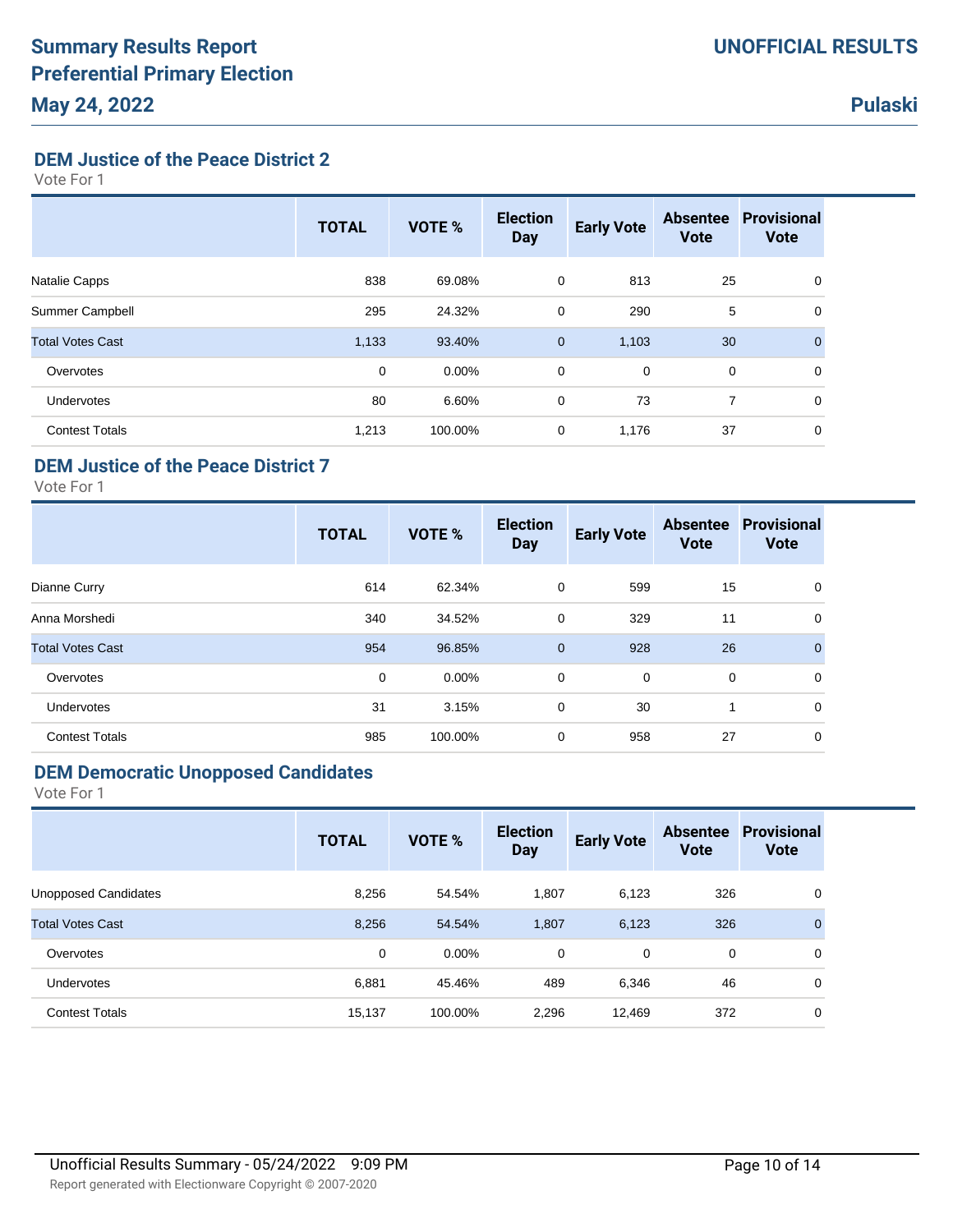# **State Supreme Court Associate Justice Position 2**

Vote For 1

|                                             | <b>TOTAL</b> | VOTE %  | <b>Election</b><br><b>Day</b> | <b>Early Vote</b> | <b>Absentee</b><br><b>Vote</b> | <b>Provisional</b><br><b>Vote</b> |
|---------------------------------------------|--------------|---------|-------------------------------|-------------------|--------------------------------|-----------------------------------|
| David Sterling                              | 5,060        | 18.04%  | 666                           | 4,278             | 116                            | 0                                 |
| Supreme Court Associate Justice Robin Wynne | 14,903       | 53.13%  | 2,026                         | 12,492            | 385                            | 0                                 |
| Judge Chris Carnahan                        | 5,589        | 19.92%  | 740                           | 4,726             | 123                            | 0                                 |
| <b>Total Votes Cast</b>                     | 25,552       | 91.09%  | 3,432                         | 21,496            | 624                            | $\mathbf{0}$                      |
| Overvotes                                   | 3            | 0.01%   | 3                             | 0                 | $\mathbf 0$                    | 0                                 |
| <b>Undervotes</b>                           | 2,496        | 8.90%   | 328                           | 2,106             | 62                             | 0                                 |
| <b>Contest Totals</b>                       | 28,051       | 100.00% | 3,763                         | 23,602            | 686                            | 0                                 |

### **State Supreme Court Associate Justice Position 6**

Vote For 1

|                                   | <b>TOTAL</b> | VOTE %   | <b>Election</b><br><b>Day</b> | <b>Early Vote</b> | <b>Absentee</b><br><b>Vote</b> | <b>Provisional</b><br><b>Vote</b> |
|-----------------------------------|--------------|----------|-------------------------------|-------------------|--------------------------------|-----------------------------------|
| Judge Gunner DeLay                | 6.904        | 24.61%   | 874                           | 5,842             | 188                            | 0                                 |
| Supreme Court Justice Karen Baker | 18,378       | 65.52%   | 2,565                         | 15,379            | 434                            | 0                                 |
| <b>Total Votes Cast</b>           | 25,282       | 90.13%   | 3,439                         | 21,221            | 622                            | $\mathbf{0}$                      |
| Overvotes                         | 0            | $0.00\%$ | 0                             | 0                 | 0                              | 0                                 |
| Undervotes                        | 2.769        | 9.87%    | 324                           | 2,381             | 64                             | 0                                 |
| <b>Contest Totals</b>             | 28,051       | 100.00%  | 3,763                         | 23,602            | 686                            | 0                                 |

#### **Court of Appeals Associate Judge District 6, Position 2**

| <b>TOTAL</b> | <b>VOTE %</b> | <b>Election</b><br><b>Day</b> | <b>Early Vote</b> | <b>Absentee</b><br><b>Vote</b> | <b>Provisional</b><br><b>Vote</b> |
|--------------|---------------|-------------------------------|-------------------|--------------------------------|-----------------------------------|
| 12,219       | 43.56%        | 1,752                         | 10,147            | 320                            | 0                                 |
| 14,058       | 50.12%        | 1,811                         | 11,927            | 320                            | 0                                 |
| 26,277       | 93.68%        | 3,563                         | 22,074            | 640                            | $\mathbf{0}$                      |
| 0            | $0.00\%$      | 0                             | 0                 | 0                              | 0                                 |
| 1,774        | 6.32%         | 200                           | 1,528             | 46                             | $\mathbf 0$                       |
| 28,051       | 100.00%       | 3,763                         | 23,602            | 686                            | $\mathbf 0$                       |
|              |               |                               |                   |                                |                                   |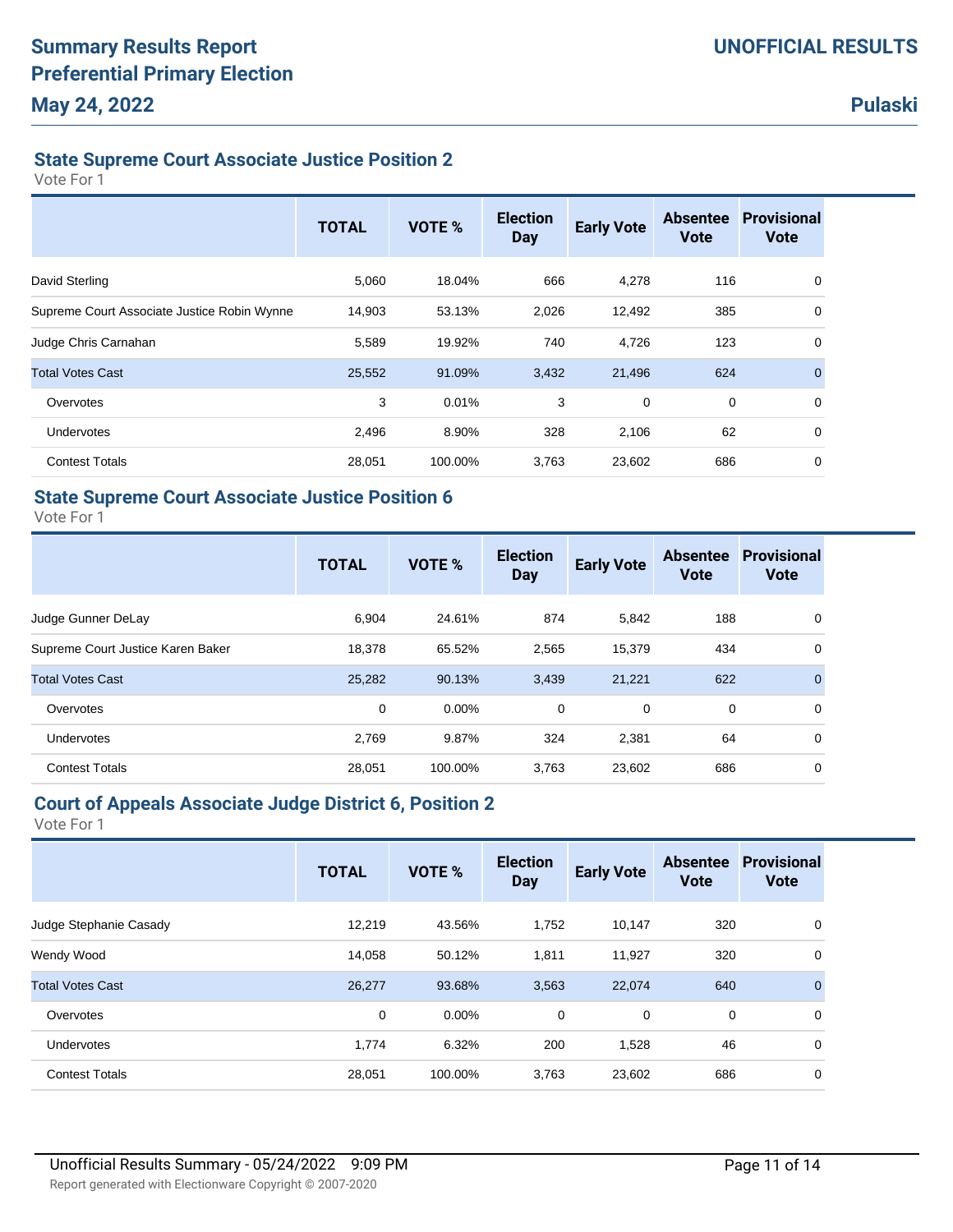# **Circuit Judge, District 6, Division 5, Subdistrict 6.1 JUDICIAL DISTRICT 6.1**

Vote For 1

|                          | <b>TOTAL</b> | <b>VOTE %</b> | <b>Election</b><br><b>Day</b> | <b>Early Vote</b> | <b>Absentee</b><br><b>Vote</b> | <b>Provisional</b><br><b>Vote</b> |
|--------------------------|--------------|---------------|-------------------------------|-------------------|--------------------------------|-----------------------------------|
| Ernest Sanders, Jr.      | 2,292        | 39.85%        | 577                           | 1,666             | 49                             | 0                                 |
| LaTonya Austin Honorable | 3,096        | 53.82%        | 865                           | 2,171             | 60                             | 0                                 |
| <b>Total Votes Cast</b>  | 5,388        | 93.67%        | 1,442                         | 3,837             | 109                            | $\mathbf 0$                       |
| Overvotes                | 0            | $0.00\%$      | 0                             | 0                 | $\mathbf 0$                    | 0                                 |
| Undervotes               | 364          | 6.33%         | 110                           | 241               | 13                             | 0                                 |
| <b>Contest Totals</b>    | 5,752        | 100.00%       | 1,552                         | 4,078             | 122                            | 0                                 |

#### **Circuit Judge, District 6, Division 12, Subdistrict 6.1 JUDICIAL DISTRICT 6.1**

Vote For 1

|                         | <b>TOTAL</b> | <b>VOTE %</b> | <b>Election</b><br><b>Day</b> | <b>Early Vote</b> | <b>Absentee</b><br><b>Vote</b> | <b>Provisional</b><br><b>Vote</b> |
|-------------------------|--------------|---------------|-------------------------------|-------------------|--------------------------------|-----------------------------------|
| Cara Connors            | 3,152        | 54.80%        | 831                           | 2,275             | 46                             | 0                                 |
| <b>Brenda Stallings</b> | 2,222        | 38.63%        | 596                           | 1,567             | 59                             | 0                                 |
| <b>Total Votes Cast</b> | 5,374        | 93.43%        | 1,427                         | 3,842             | 105                            | $\mathbf{0}$                      |
| Overvotes               | $\mathbf 0$  | $0.00\%$      | $\mathbf 0$                   | $\mathbf 0$       | $\mathbf 0$                    | 0                                 |
| Undervotes              | 378          | 6.57%         | 125                           | 236               | 17                             | $\mathbf 0$                       |
| <b>Contest Totals</b>   | 5,752        | 100.00%       | 1,552                         | 4,078             | 122                            | 0                                 |

# **Prosecuting Attorney District 6**

|                         | <b>TOTAL</b> | <b>VOTE %</b> | <b>Election</b><br><b>Day</b> | <b>Early Vote</b> | <b>Absentee</b><br><b>Vote</b> | <b>Provisional</b><br><b>Vote</b> |
|-------------------------|--------------|---------------|-------------------------------|-------------------|--------------------------------|-----------------------------------|
| Alicia "Lisa" Walton    | 13,135       | 46.83%        | 1,897                         | 10,952            | 286                            | 0                                 |
| Will Jones              | 13,024       | 46.43%        | 1,663                         | 11,005            | 356                            | 0                                 |
| <b>Total Votes Cast</b> | 26,159       | 93.26%        | 3,560                         | 21,957            | 642                            | $\mathbf{0}$                      |
| Overvotes               | 3            | 0.01%         | 2                             | $\mathbf 0$       | 1                              | 0                                 |
| <b>Undervotes</b>       | 1,889        | 6.73%         | 201                           | 1,645             | 43                             | 0                                 |
| <b>Contest Totals</b>   | 28,051       | 100.00%       | 3,763                         | 23,602            | 686                            | 0                                 |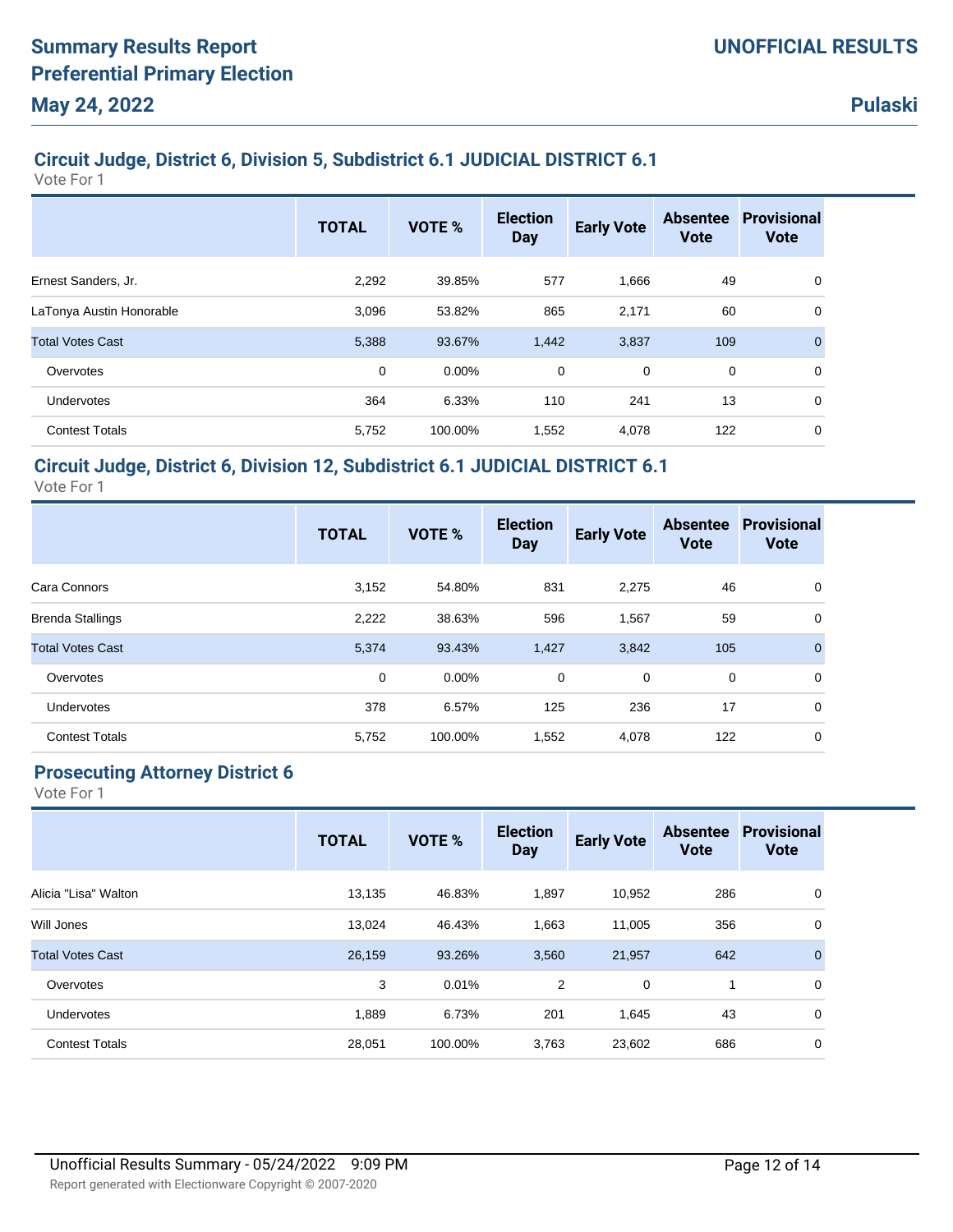### **Nonpartisan Unopposed Candidates**

Vote For 1

|                         | <b>TOTAL</b> | VOTE %   | <b>Election</b><br><b>Day</b> | <b>Early Vote</b> | <b>Absentee</b><br><b>Vote</b> | <b>Provisional</b><br><b>Vote</b> |
|-------------------------|--------------|----------|-------------------------------|-------------------|--------------------------------|-----------------------------------|
| Unopposed Candidates    | 19,188       | 68.40%   | 2,919                         | 15,695            | 574                            | 0                                 |
| <b>Total Votes Cast</b> | 19,188       | 68.40%   | 2,919                         | 15,695            | 574                            | $\overline{0}$                    |
| Overvotes               | 0            | $0.00\%$ | 0                             | 0                 | 0                              | 0                                 |
| Undervotes              | 8,863        | 31.60%   | 844                           | 7,907             | 112                            | 0                                 |
| <b>Contest Totals</b>   | 28,051       | 100.00%  | 3,763                         | 23,602            | 686                            | 0                                 |

## **48.30 Mill School Tax JACKSONVILLE NORTH PULASKI SCHOOL DISTRICT MILLAGE**

Vote For 1

|                         | <b>TOTAL</b> | <b>VOTE %</b> | <b>Election</b><br><b>Day</b> | <b>Early Vote</b> | <b>Vote</b> | <b>Absentee Provisional</b><br><b>Vote</b> |
|-------------------------|--------------|---------------|-------------------------------|-------------------|-------------|--------------------------------------------|
| For                     | 533          | 41.09%        | 0                             | 524               | 9           | 0                                          |
| Against                 | 723          | 55.74%        | $\mathbf 0$                   | 709               | 14          | 0                                          |
| <b>Total Votes Cast</b> | 1,256        | 96.84%        | $\mathbf{0}$                  | 1,233             | 23          | $\mathbf{0}$                               |
| Overvotes               | $\mathbf 0$  | $0.00\%$      | $\mathbf 0$                   | 0                 | 0           | 0                                          |
| Undervotes              | 41           | 3.16%         | $\mathbf 0$                   | 41                | 0           | 0                                          |
| <b>Contest Totals</b>   | 1,297        | 100.00%       | 0                             | 1,274             | 23          | 0                                          |

#### **40.4 Mill School Tax EAST END SCHOOL MILLAGE**

|                         | <b>TOTAL</b> | <b>VOTE %</b> | <b>Election</b><br><b>Day</b> | <b>Early Vote</b> | <b>Vote</b> | <b>Absentee Provisional</b><br><b>Vote</b> |
|-------------------------|--------------|---------------|-------------------------------|-------------------|-------------|--------------------------------------------|
| For                     | 5            | 50.00%        | 0                             | 5                 | 0           | 0                                          |
| Against                 | 5            | 50.00%        | 0                             | 5                 | $\mathbf 0$ | 0                                          |
| <b>Total Votes Cast</b> | 10           | 100.00%       | $\mathbf 0$                   | 10                | $\mathbf 0$ | $\mathbf 0$                                |
| Overvotes               | 0            | $0.00\%$      | 0                             | $\mathbf 0$       | $\mathbf 0$ | 0                                          |
| Undervotes              | 0            | 0.00%         | 0                             | 0                 | 0           | 0                                          |
| <b>Contest Totals</b>   | 10           | 100.00%       | 0                             | 10                | $\mathbf 0$ | 0                                          |